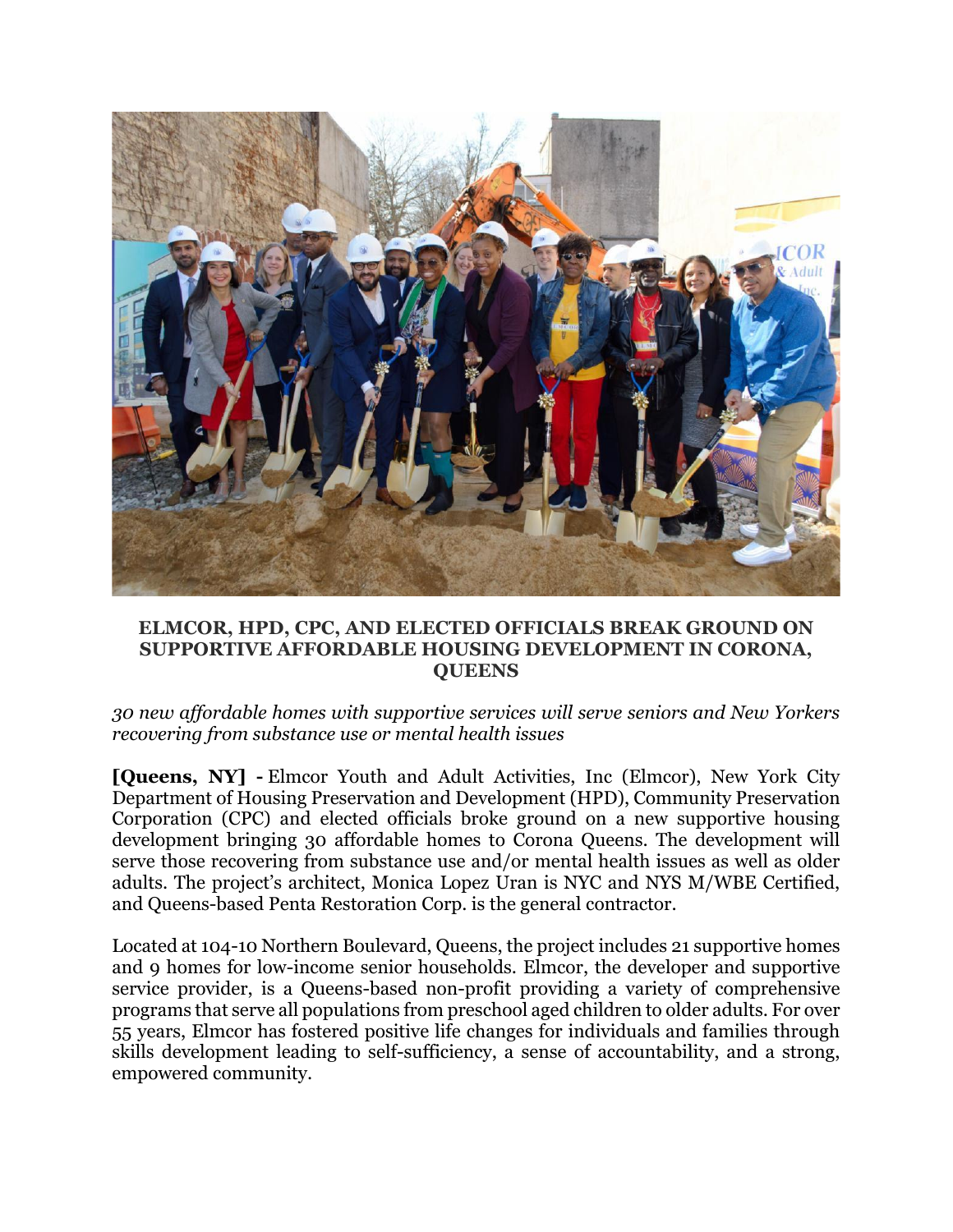"Our local elected officials, spearheaded by the late Honorable Helen Marshall, worked with us to build the funding for this initiative with so many others over decades because they believed in us," **said Executive Director Saeeda Dunston,** "because they *are* us, and because they saw Elmcor effectively respond to our community's needs. Now, we are breaking ground on a mixed-use housing project for which we have fought and fundraised for many years. This building will be a home that is consistent with who we are; a community that doesn't separate people but integrates groups to support the healing and recovery that happens when we see each other as one community. We will provide supportive housing both for individuals in recovery and affordable housing for older adults. We know the impact that the lack of affordable housing has on the physical and mental health of people. Elmcor wants to place our 57 years of serving with a human justice approach into homes for our community."

"For more than 55 years, Elmcor has been on the frontlines of supporting our most vulnerable neighbors" **said Michael-Sean Spence, Board Chairman at Elmcor** "Providing access to critical resources and programs for our older adults, youth, and friends in recovery, while scaling community-centered initiatives like our food pantry in response to the critical issues that disproportionately impact Black and brown communities like ours, and have only been exacerbated in recent years – like food insecurity, gun violence and housing inequity. With this transformational project, we will build upon Elmcor's legacy of service at a most urgent time - as New Yorkers fight their way back from the pandemic and seek affordable housing to better their path forward."

"Safe, affordable housing equipped with supportive services is KEY to getting people get back on their feet," said **HPD Commissioner Adolfo Carrión Jr**. "Projects like the one we are celebrating today address our city's dire need for more holistic and compassionate solutions to our affordable housing crisis. Thank you to our partners Elmcor, Community Preservation Corporation, and elected officials for making this project possible. We look forward to welcoming new residents to this terrific project."

"It's been a pleasure working with our partners at Elmcor to help make their first mixedused development project a reality," **said Andrew Giglio, Vice President & Mortgage Officer, The Community Preservation Corporation**. "At CPC we believe that it's important to collaborate on housing projects that provide our most vulnerable citizens with an affordable place to call home, and a supportive environment where they can get their lives back on track. My thanks to Elmcor, HPD, our local elected officials, and to the Comptroller and our funding partners at NYCRS for their commitment to making New York City more affordable and equitable for everyone."

"Safe and affordable housing is a basic human need" **said Assemblyman Jeffrion Aubry**. "It also serves as the foundation of a healthy and prosperous community. I am excited and grateful for the construction of a new 30 units, multi-use supportive, affordable housing project which will provide housing to some of our most vulnerable residents. I want to thank all who have worked tirelessly to make this possible".

"Elmcor has diligently and effectively served the families of Queens for decades, a mission that continues with Thursday's critically important groundbreaking. By providing those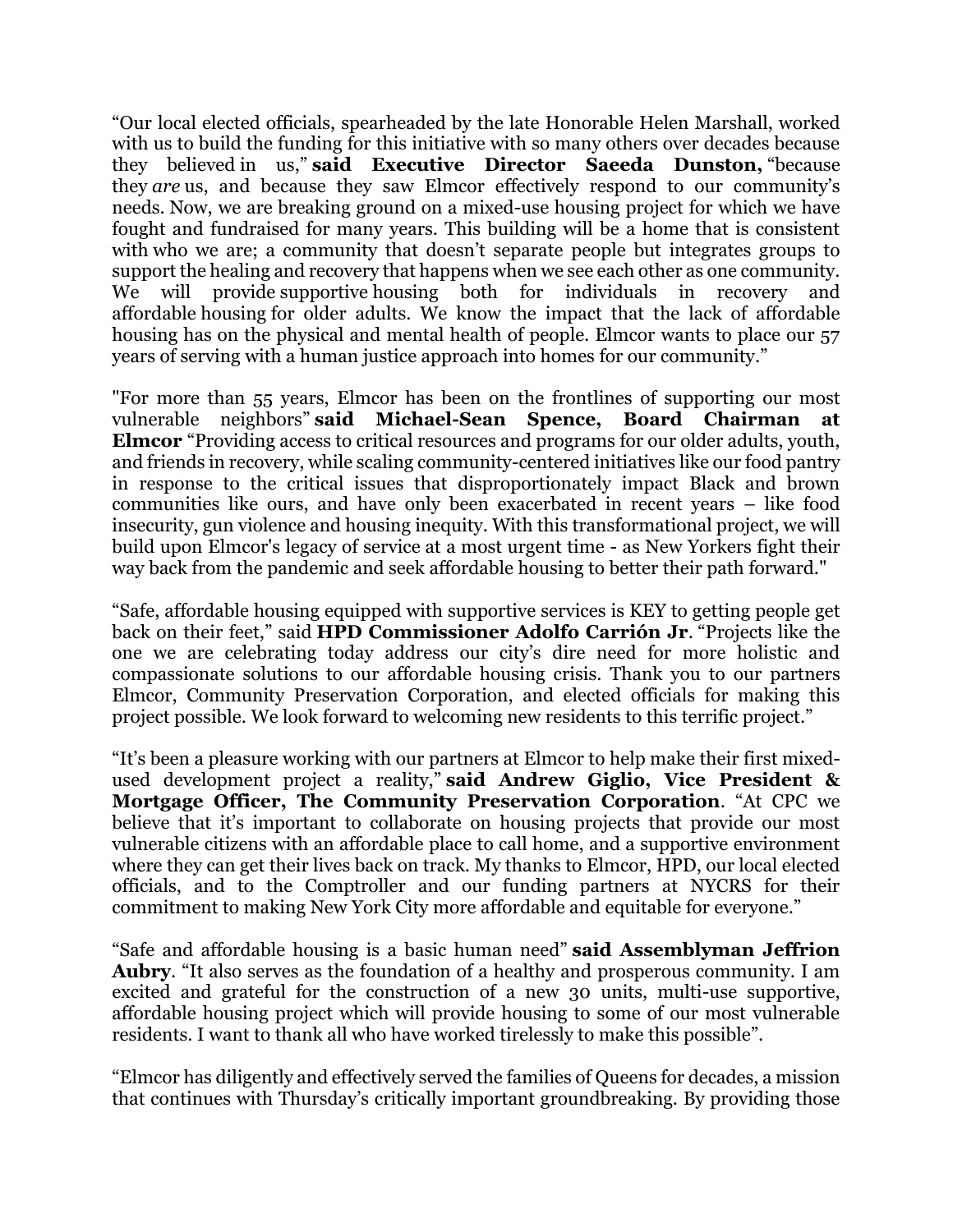recovering from substance abuse and mental health issues, as well as our older residents, with supportive, affordable housing right here in our community, we are creating a model of human justice through housing for the rest of the city to follow," **said Queens Borough President Donovan Richards Jr.** "Congratulations and thank you to Elmcor for its efforts to uplift Queens residents, as well as all our elected and community partners who helped make this day possible."

"Elmcor Youth and Adult Activities Inc. boasts a proven track record of providing positive, impactful programming for the community" **said District Attorney Melinda Katz.** "Anyone from preschool aged children to senior citizens can access much needed assistance through this organization, including recreation activities, summer camp options, workforce development, food pantries, and drug rehabilitation. I am thrilled to see Elmcor expand its reach throughout the Borough, and I look forward to continuing our strong partnership to ensure that Queens residents have access to quality communitybased services."

"A lot of the issues that our city is facing stems from the lack of affordable housing, which is why when I set foot in the City Council creating a true path has been a priority. The construction of these new supportive and affordable housing units means less people struggling to put a roof over their head. Grateful to Elmcor and all involved for their work and partnership to have this right here in Corona, one of the hardest hit neighborhoods by COVID," **said Council Member Francisco Moya,** who represents district 21 including Corona.

"CSH is thrilled to be an early funding partner for Elmcor, and we congratulate them on starting construction on their first supportive housing development. This project, combining Elmcor's quality services and deep ties in the community will create healthy vibrant homes where their residents can thrive," **said Jen Trepinski, Director of Loan Originations at Corporation for Supportive Housing (CSH).**

**Giovanna Reid, District Manager Queens Community Board3 said** "Community Board 3 is honored to be a part of this historic occasion, to see our community's hard-fought dream come to fruition. The development of affordable housing for our at-risk families and seniors couldn't have come at a better time. This miracle is happening because of the vision of former Borough President Helen Marshall, esteemed elected officials and the dedication and outstanding work of Elmcor Youth and Adult Activities, Inc. Community Board3 is proud to have played a small role in this endeavor".

To support the project, CPC is providing a \$1.7 million construction loan, and a \$2.5 million permanent loan through its funding partnership with NYCRS. HPD is providing \$2.9 million in subsidy through its Supportive Housing Loan Program. The office of the Queens Borough President is providing \$5.4 million in ResoA funding, and the City Council is providing an additional \$2.5 million ResoA funding, The project also utilizes the NYC 15/15 program which provides rental assistance and supportive service operating support.